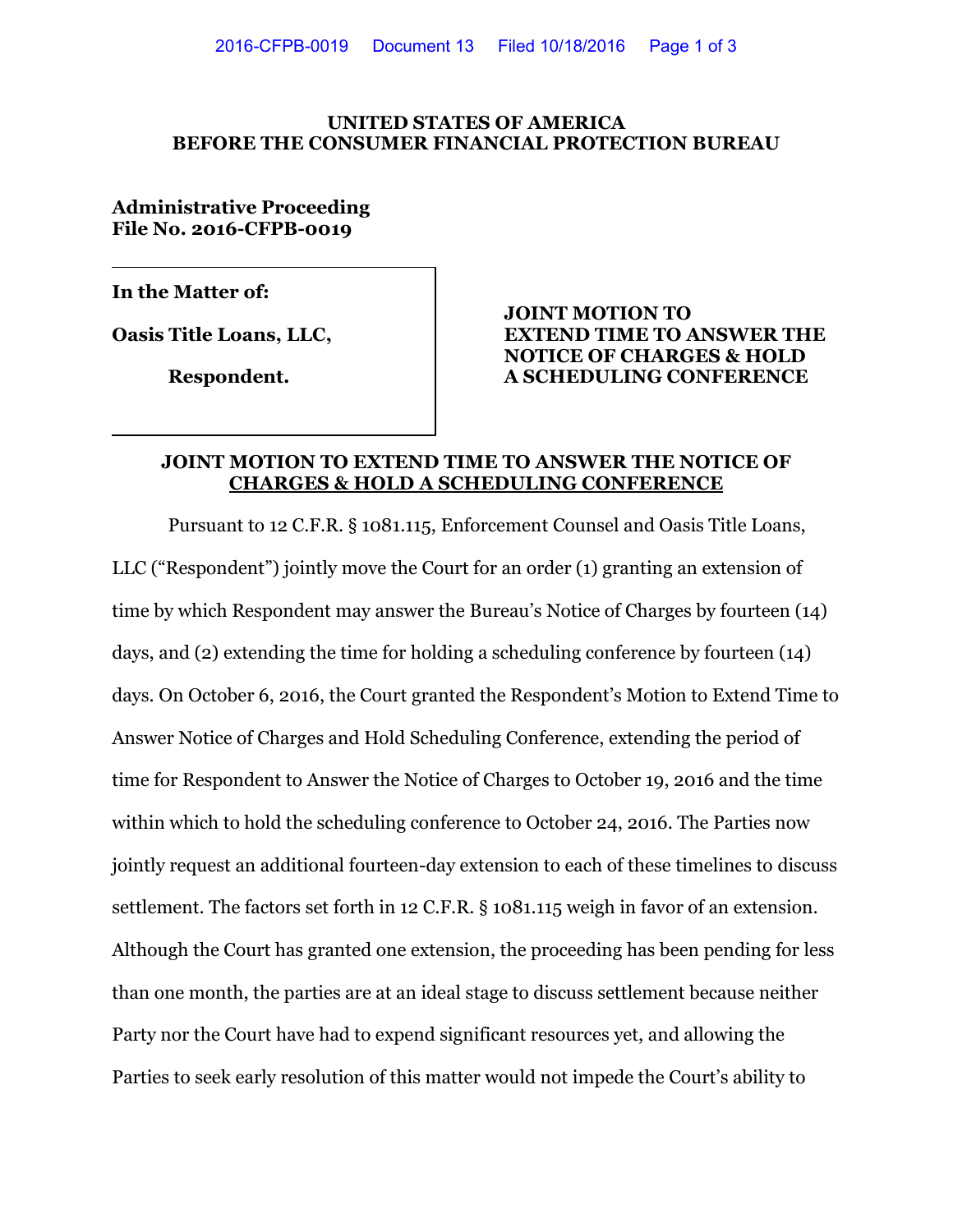complete the proceeding in the time specified by 12 C.F.R. § 1081.400(a). The Parties are in the process of finalizing a settlement agreement and are confident that they will resolve this matter without further litigation.

In light of the foregoing, the Parties hereby jointly move for entry of the Proposed Order included as Attachment A.

Respectfully submitted,

 $/s/$ 

Rebecca Coleman Amanda Krause Enforcement Attorneys Consumer Financial Protection Bureau 1700 G Street, NW Washington, DC 20552  $(202)$  435-7544 – Rebecca.Coleman@cfpb.gov Amanda.Krause@cfpb.gov

*Attorneys for Consumer Financial Protection Bureau* 

 $/s/$ 

Adam Rolnick Oasis Title Loans, LLC 30 N Gilbert Road Meza, AZ 85203 (480) 649-8001 x 0124 oasis1418@aol.com

*Respondent Oasis Title Loans, LLC*